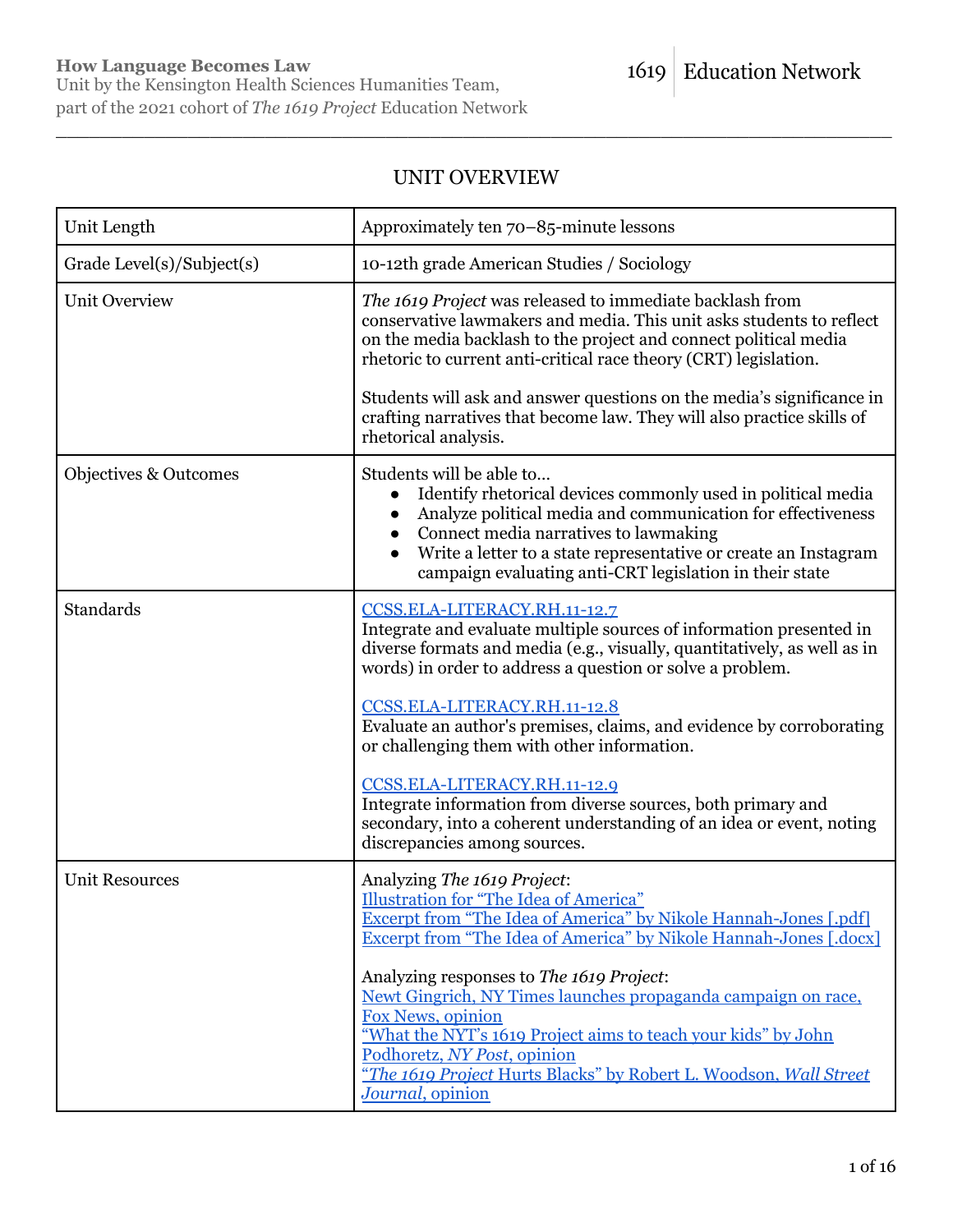### **How Language Becomes Law**

Unit by the Kensington Health Sciences Humanities Team, part of the 2021 cohort of *The 1619 Project* Education Network

|                     | <b>1776 Commission Final Report</b><br>"What Is Critical Race Theory, and Why Is It Under Attack?" by<br><b>Stephen Sawchuk, Education Week</b><br>Florida Department of Education Rule 6A-1.094124                                                                                                                                                                                                           |
|---------------------|---------------------------------------------------------------------------------------------------------------------------------------------------------------------------------------------------------------------------------------------------------------------------------------------------------------------------------------------------------------------------------------------------------------|
| Performance Task(s) | In the culminating project, students will write a letter to their state<br>lawmakers or create an Instagram campaign evaluating current<br>anti-CRT legislation in their state and its relationship to the truth. In<br>order to demonstrate full understanding of the media literacy aspect<br>of the unit, students will include evidence of media in their letter that<br>they believe influenced the law. |
|                     |                                                                                                                                                                                                                                                                                                                                                                                                               |

\_\_\_\_\_\_\_\_\_\_\_\_\_\_\_\_\_\_\_\_\_\_\_\_\_\_\_\_\_\_\_\_\_\_\_\_\_\_\_\_\_\_\_\_\_\_\_\_\_\_\_\_\_\_\_\_\_\_\_\_\_\_\_\_\_\_\_\_\_\_\_\_\_\_\_\_

| Assessment/Evaluation | <b>Formative Assessments:</b><br>• Daily exit tickets (e.g. identifying the thesis of The $1619$<br>Project)<br>• Worksheets/graphic organizers in which students analyze<br>arguments and rhetoric<br>• Rhetorical Analysis Quiz (identify rhetorical devices in a<br>reading selection) |
|-----------------------|-------------------------------------------------------------------------------------------------------------------------------------------------------------------------------------------------------------------------------------------------------------------------------------------|
|                       | <b>Summative Assessment:</b>                                                                                                                                                                                                                                                              |
|                       | Final assignment and rubric [.pdf]<br>$\bullet$                                                                                                                                                                                                                                           |
|                       | Final assignment and rubric [.docx]                                                                                                                                                                                                                                                       |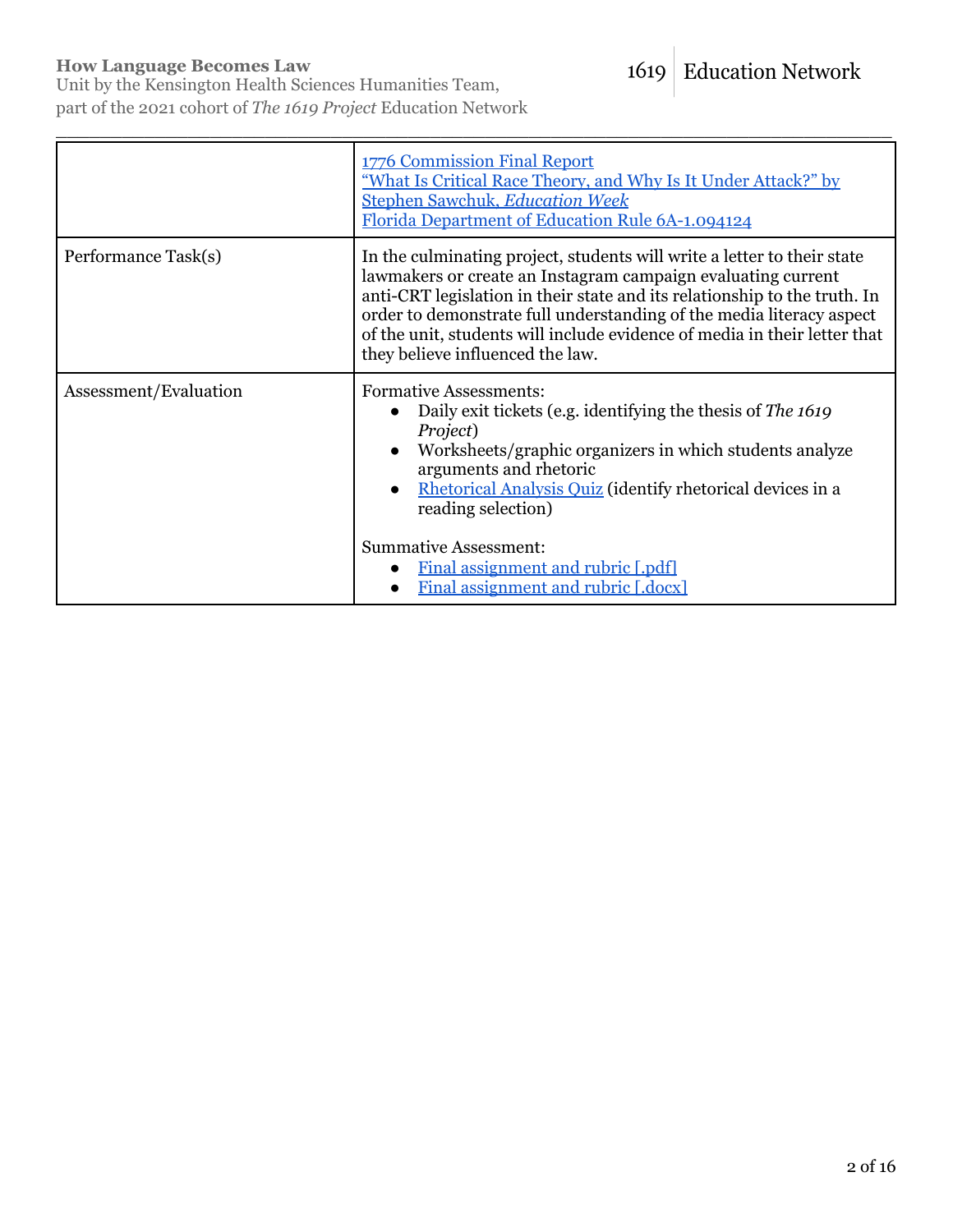# \_\_\_\_\_\_\_\_\_\_\_\_\_\_\_\_\_\_\_\_\_\_\_\_\_\_\_\_\_\_\_\_\_\_\_\_\_\_\_\_\_\_\_\_\_\_\_\_\_\_\_\_\_\_\_\_\_\_\_\_\_\_\_\_\_\_\_\_\_\_\_\_\_\_\_\_ DAILY LESSONS AND RESOURCES

# *Days 1-2*: *The 1619 Project* Thesis

# Lesson Objective(s) or Essential Question(s)

SWBAT identify the thesis of *The 1619 Project* by analyzing the *1619* podcast trailer, excerpts from the essay "The Idea for America," and images from the essay

### Lesson Materials & Resources

- [Illustration](https://1619education.org/sites/default/files/2022-03/The%20Idea%20of%20America%20illustration.pdf) for "The Idea of America"
- Excerpt from "The Idea of America" by Nikole [Hannah-Jones](https://1619education.org/sites/default/files/2022-03/The%20Idea%20of%20America%20Excerpt.pdf) [.pdf]
- Excerpt from "The Idea of America" by Nikole [Hannah-Jones](https://1619education.org/sites/default/files/2022-03/The%20Idea%20of%20America%20Excerpt.docx) [.docx]
- *1619* [podcast](https://www.nytimes.com/2019/08/22/podcasts/1619-trailer.html) trailer
- Interview with Nikole [Hannah-Jones](https://www.youtube.com/watch?v=cMOHvXHLNeM) on *The Daily Show*
- U.S. Voting Rights [Timeline](https://a.s.kqed.net/pdf/education/digitalmedia/us-voting-rights-timeline.pdf) from the Northern California Citizenship Project

Lesson Activities

# **Do Now** *(20 mins)***:**

1. Project this [image](https://1619education.org/sites/default/files/2022-03/The%20Idea%20of%20America%20illustration.pdf) from "The Idea of America" by Nikole Hannah-Jones in *The 1619 Project*. Ask students to use an image analysis protocol, such as this [one,](https://1619education.org/sites/default/files/2022-03/Practice%20Image%20Analysis_0.pdf) to understand this image.

2. Provide 5-7 minutes for students to analyze the image before going over each step of the protocol as a class.

3. After completing the protocol, open a class discussion guided by the question: *What predictions can we make about* The 1619 Project *based on how we interpret this image?*

# **Hook** *(20 mins)***:**

1. Provide a **brief overview** of *The 1619 Project* with basic details through PowerPoint or lecture (who, what, when, where)

2. **Emphasize the lesson objective,** that the class will be using the image from the do now, along with other samples from the project to identify the thesis/central argument

3, Introduce and then **play the** *1619* **[podcast](https://www.nytimes.com/2019/08/22/podcasts/1619-trailer.html) trailer**. *It may be helpful to play through completely once and then play it again so the students can answer the questions.*

4. Use the following guiding questions to scaffold student understanding:

• What location might Nikole Hannah-Jones be describing at the start of the clip?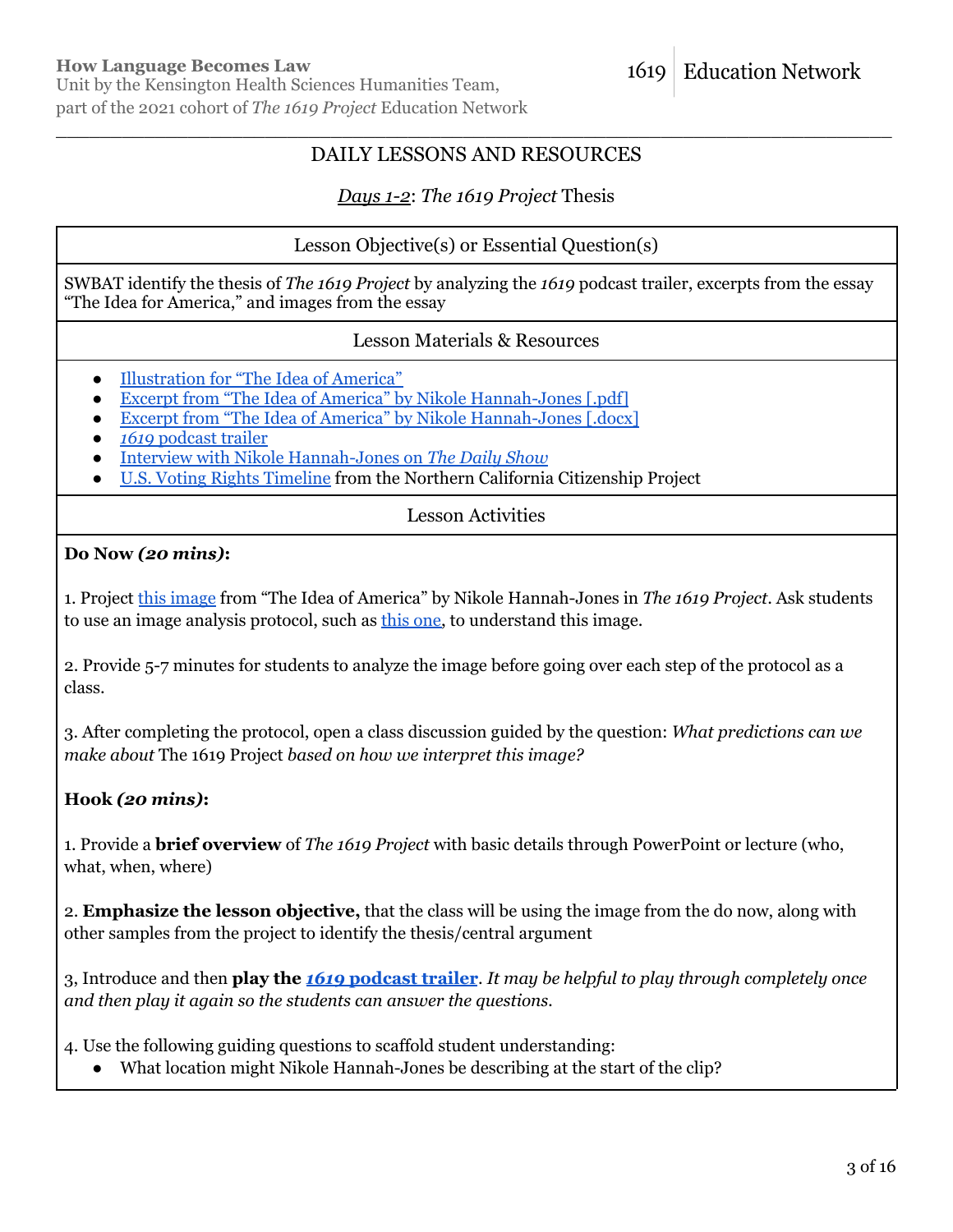● Who is the 'our people' she is referring to in the statement, "They say our people were born on the water . . ."?

\_\_\_\_\_\_\_\_\_\_\_\_\_\_\_\_\_\_\_\_\_\_\_\_\_\_\_\_\_\_\_\_\_\_\_\_\_\_\_\_\_\_\_\_\_\_\_\_\_\_\_\_\_\_\_\_\_\_\_\_\_\_\_\_\_\_\_\_\_\_\_\_\_\_\_\_

- How does Hannah-Jones describe the journey on the "endless teal of the Atlantic"? Provide 2-3 examples.
- What do you think she means by, "They had been made Black by those that believed themselves to be white?"
- Based on everything you heard in the clip, what do you think is the significance of the year 1619 in U.S. History?

By the end of discussion, students should know that 1619 was the year of the arrival of the first enslaved *Africans to American lands.*

# **Main Activity** *(45 mins)***:**

1. **Introduce "The Idea of America" essay** as a central text in the project, and explain that the class will be reading an excerpt from the essay and completing a couple of activities based on what they read

2. **Teacher read aloud of "The Idea for [America"](https://1619education.org/sites/default/files/2022-03/The%20Idea%20of%20America%20Excerpt.pdf) excerpt.**

3. After an initial reading of the text, **ask students to select the ONE sentence that stands out** most to them/best describes the author's point.

4. After each student has selected a sentence, the class should **form a circle and each student should read the sentence** that resonated with them. *Explain to students that they should only read the sentence, and not to of er any explanation.*

5. After the first circle, **repeat steps 3 & 4 but with a single word** from the text.

6. Ask students to **pair off, and read through the excerpt again**, using the following guiding question to identify the thesis:

- Why does Hannah-Jones' dad fly the American flag? What reasons does she provide for why he shouldn't want to fly it?
- According to Hannah-Jones, how did the year 1619 and slavery impact America?

7. Show Trevor Noah's interview with Nikole [Hannah-Jones](https://www.youtube.com/watch?v=cMOHvXHLNeM) on *The Daily Show* (0:00 - 4:40)

8. Class discussion: Based on what we've read and seen so far, what is Nikole Hannah-Jones' argument about how the year 1619 and slavery impacted America?

**Closing** *(15 mins)***:**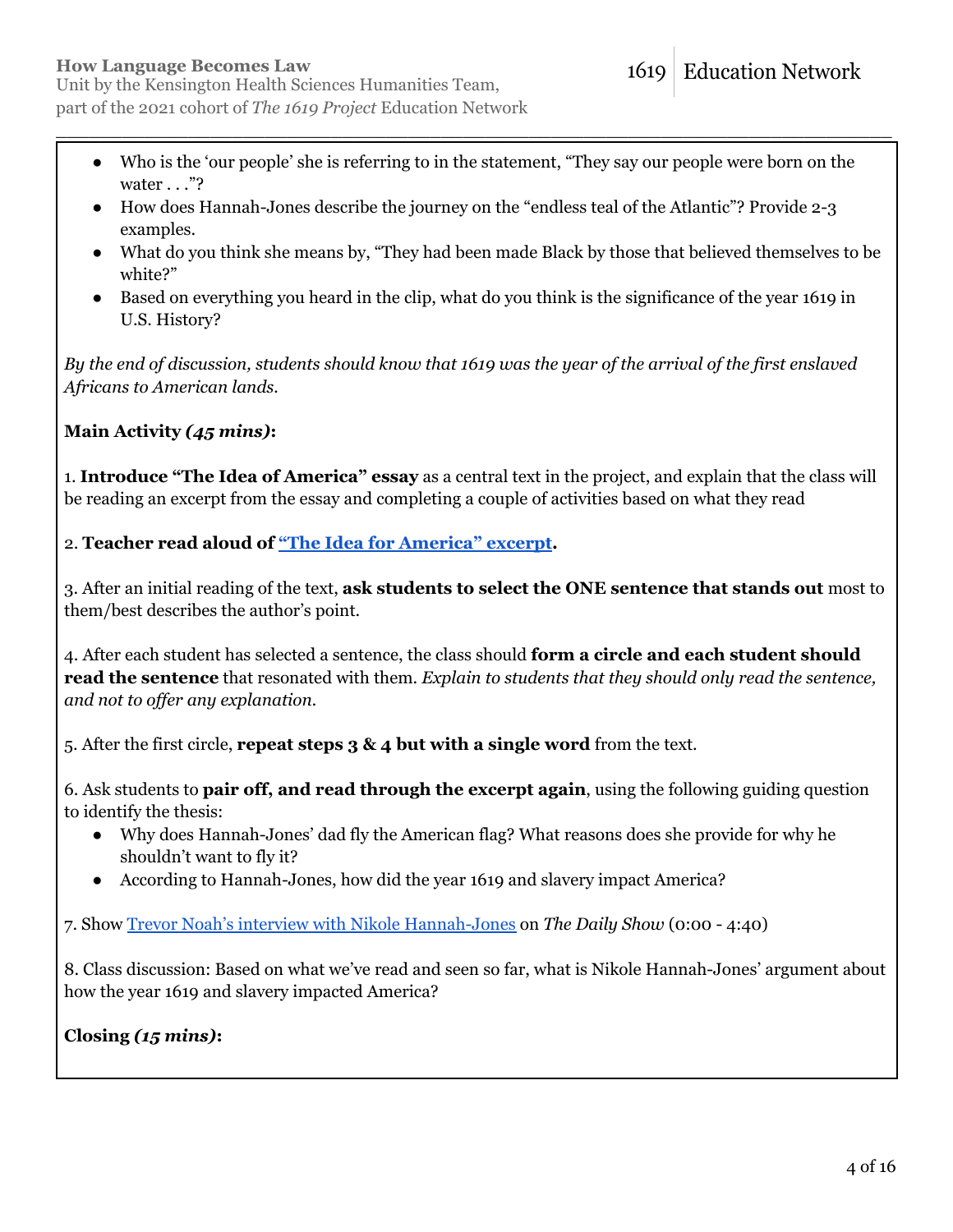1. Hand out U.S. Voting Rights [Timeline](https://a.s.kqed.net/pdf/education/digitalmedia/us-voting-rights-timeline.pdf) and ask students to work with a partner to identify how voting eligibility has changed since 1776. Then, they should answer the question: Is Hannah-Jones right about the founding ideals being a lie when they were written? Why or why not?

\_\_\_\_\_\_\_\_\_\_\_\_\_\_\_\_\_\_\_\_\_\_\_\_\_\_\_\_\_\_\_\_\_\_\_\_\_\_\_\_\_\_\_\_\_\_\_\_\_\_\_\_\_\_\_\_\_\_\_\_\_\_\_\_\_\_\_\_\_\_\_\_\_\_\_\_

2. Explain in closing that Black people and other racially oppressed groups have organized and protested since 1776 to have full access to the right to vote. Ask students to point out some examples from the timeline. Wrap up by reminding students that the central argument of *The 1619 Project* is that Black people have been the "perfectors" of democracy since arriving to this land in 1619. Why would naming 1619 as America's founding year be seen as controversial? And who would consider it most controversial?

# **Exit Ticket** *(5 mins)***:**

Why might an essay/entire 100+ page project be necessary to make this point? Who do you think the audience may be?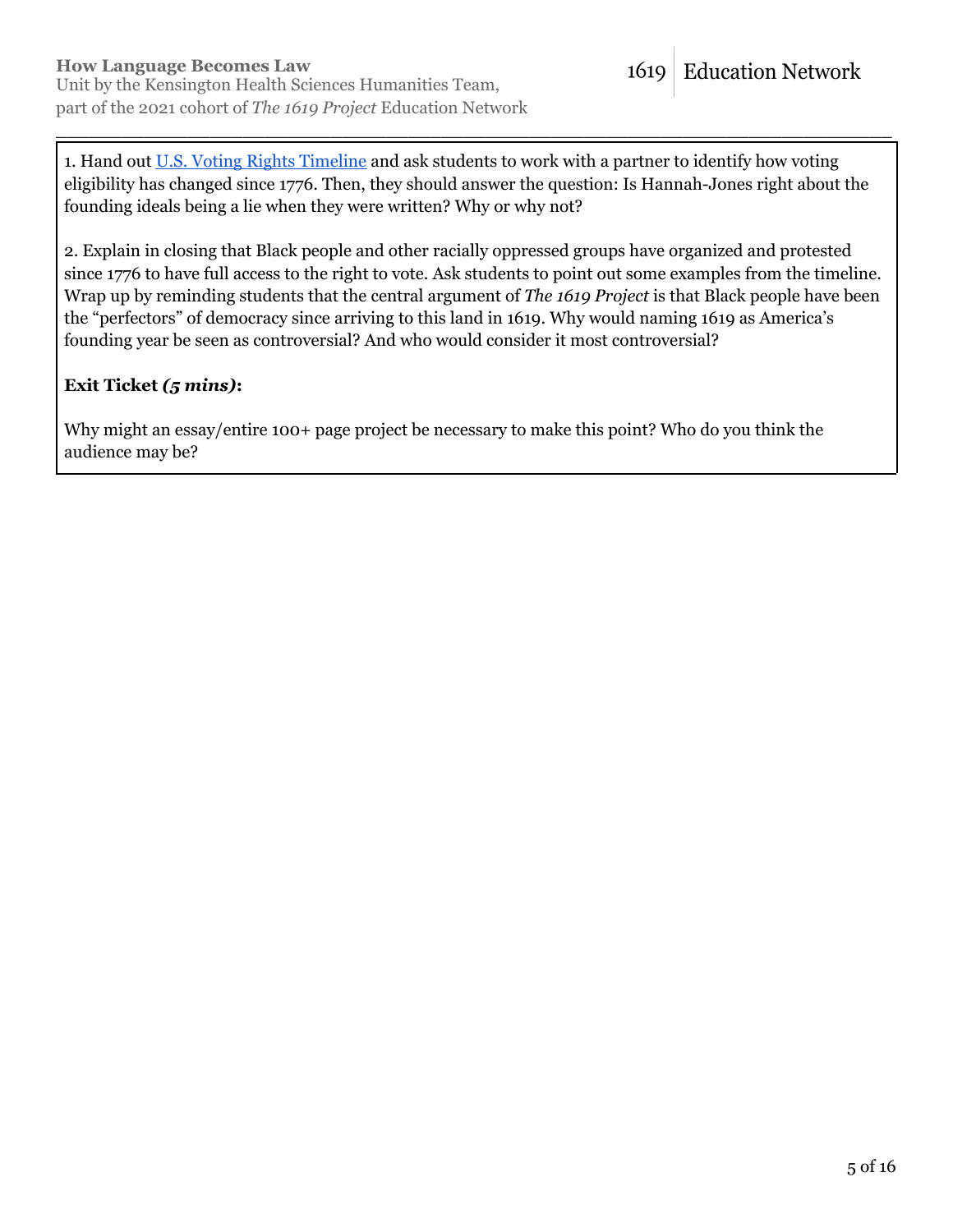# *Days 3-4*: Media Response

\_\_\_\_\_\_\_\_\_\_\_\_\_\_\_\_\_\_\_\_\_\_\_\_\_\_\_\_\_\_\_\_\_\_\_\_\_\_\_\_\_\_\_\_\_\_\_\_\_\_\_\_\_\_\_\_\_\_\_\_\_\_\_\_\_\_\_\_\_\_\_\_\_\_\_\_

### Lesson Objective(s) or Essential Question(s)

SWBAT…

- Define partisan, conservative, and liberal in order to effectively interpret a news media bias chart
- Read and analyze conservative news media responses to *The 1619 Project* in order to identify themes/patterns in opposition to the project

### Lesson Materials & Resources

- [AdFontes](https://www.adfontesmedia.com/static-mbc/?utm_source=HomePage_StaticMBC_Button&utm_medium=OnWebSite_Button) Media Bias Chart
- Newt Gingrich, NY Times launches [propaganda](https://video.foxnews.com/v/6074404234001) campaign on race, Fox News, opinion
- "What the NYT's 1619 Project aims to teach your kids" by John [Podhoretz,](https://nypost.com/2020/03/02/what-the-1619-project-aims-to-teach-your-kids/) *NY Post*, opinion
- "*The 1619 Project* Hurts Blacks" by Robert L. [Woodson,](https://www.wsj.com/articles/the-1619-project-hurts-blacks-11567033108) *Wall Street Journal*, opinion
- [Conservative](https://1619education.org/sites/default/files/2022-03/Conservative%20Media%20Response%20Graphic%20Organizer.pdf) Media Response Graphic Organizer [.pdf]
- [Conservative](https://1619education.org/sites/default/files/2022-03/Conservative%20Media%20Response%20Graphic%20Organizer.docx) Media Response Graphic Organizer [.docx]

# Lesson Activities

### **Do Now** *(5 mins)***:**

1. Ask students to respond to the question, Where do you get your news? Provide 2-3 minutes for students to write down a response and then share out.

2. Recap student learning about *The 1619 Project* thesis from days 1-2.

# **Hook** *(25 minutes)***:**

1. Ask students to **define, using the [learnersdictionary.com](http://www.learnersdictionary.com)**, the following terms:

- Partisan
- Conservative
- Liberal

2. **Project the [AdFontes](https://www.adfontesmedia.com/static-mbc/?utm_source=HomePage_StaticMBC_Button&utm_medium=OnWebSite_Button) Media Bias Chart and discuss** with students to scaffold understanding using the following guiding questions:

- What is the title of the chart?
- What is the label on the horizontal axis? What is the label on the vertical axis?
- How does this chart classify the *NY Post*? *The Wall Street Journal*? Fox News?
- Where do your news sources from the do now fall on the chart? If the sources you use are not on the chart, why do they think they may not have been included?

3. **Explain to students through lecture or PowerPoint** that conservative news media/media on the right more often agree with Republican lawmakers, and typically have audiences that skew Republican. But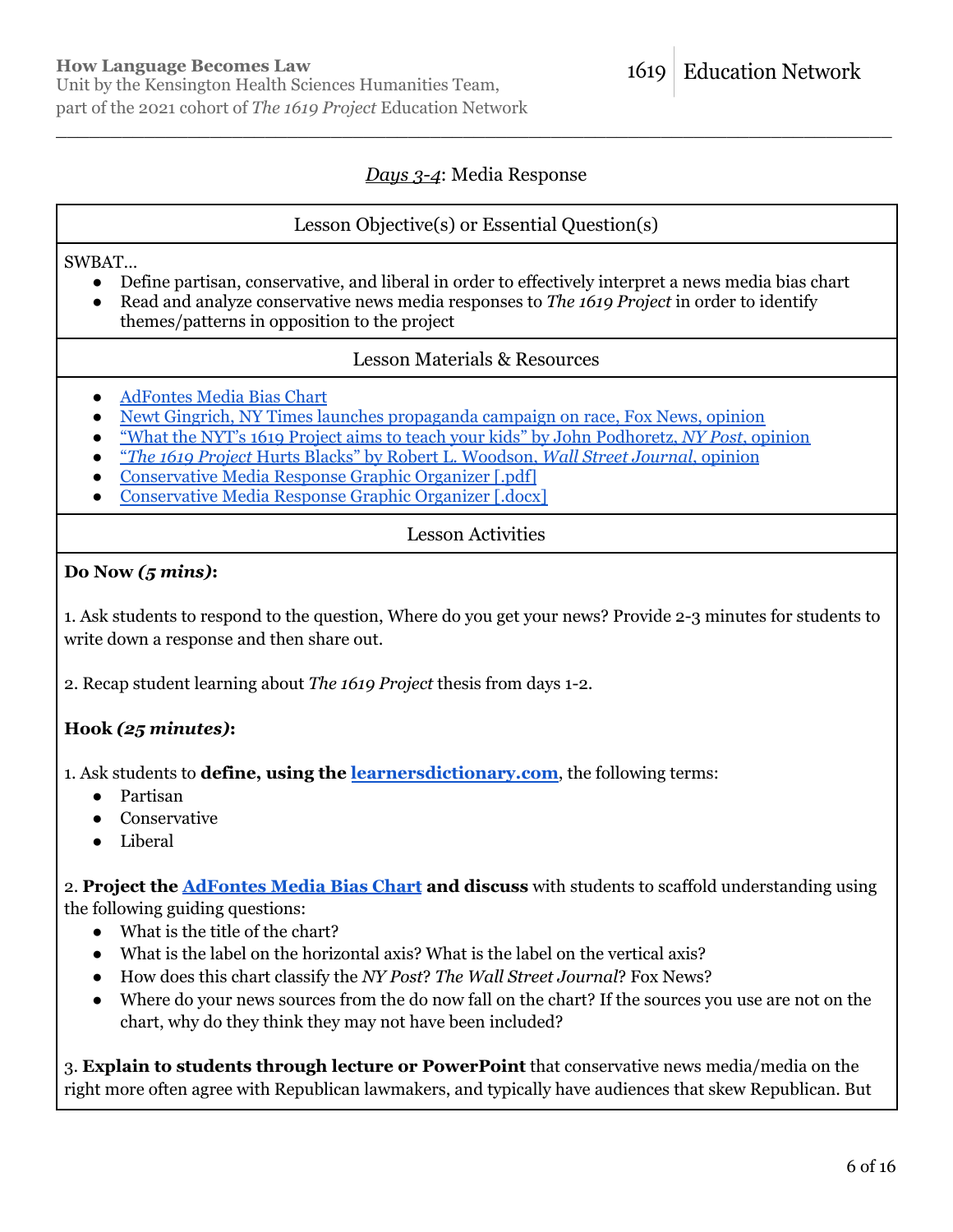this phenomenon isn't unique to Republicans; news media on the left more often agree with Democratic lawmakers, and typically have audiences that skew Democratic.

\_\_\_\_\_\_\_\_\_\_\_\_\_\_\_\_\_\_\_\_\_\_\_\_\_\_\_\_\_\_\_\_\_\_\_\_\_\_\_\_\_\_\_\_\_\_\_\_\_\_\_\_\_\_\_\_\_\_\_\_\_\_\_\_\_\_\_\_\_\_\_\_\_\_\_\_

4. **Re-introduce** *The 1619 Project* and explain to students that many conservative news media responded to the project immediately. **Emphasize the objective:** the class will be reading a variety of conservative news media responses to *The 1619 Project* in order to extract themes that may be similar amongst them. *It may be helpful to ask a student to refresh the class on the thesis/purpose of the project.*

# **Main Activity** *(45 minutes)***:**

1. **Project video of Newt [Gingrich's](https://video.foxnews.com/v/6074404234001) Fox News interview** about *The 1619 Project*.

2. **Break students into heterogeneous groups** of three and ask them to discuss what Newt Gingrich's argument is against *The 1619 Project* and share out.

3. After discussing the video, **explain to the groups that each member of the group will be reading a different opinion piece** that was published by a conservative news media source after the release of *The 1619 Project*.

4, Each member of the group should select one of the three opinion pieces to **read and then complete [the](https://1619education.org/sites/default/files/2022-03/Conservative%20Media%20Response%20Graphic%20Organizer.pdf) graphic [organizer](https://1619education.org/sites/default/files/2022-03/Conservative%20Media%20Response%20Graphic%20Organizer.pdf) section** for their piece. Students can choose among the following opinion pieces:

- Newt Gingrich, NY Times launches [propaganda](https://video.foxnews.com/v/6074404234001) campaign on race, Fox News (re-watch and take notes)
- "What the NYT's 1619 Project aims to teach your kids" by John [Podhoretz,](https://nypost.com/2020/03/02/what-the-1619-project-aims-to-teach-your-kids/) *NY Post*
- "*The 1619 Project* Hurts Blacks" by Robert L. [Woodson,](https://www.wsj.com/articles/the-1619-project-hurts-blacks-11567033108) *Wall Street Journal*

5. When all members of the group have finished reading and responding to their assigned piece, each member should **share a summary of their piece and the information necessary** for their groupmates to populate the remainder of the graphic organizer (remaining two sections).

6. Finally, the group should **respond to the questions at the bottom of the organizer**: what commonalities are there between the opinions? What differences?

# **Closing** *(15 mins)***:**

Discuss as a class:

- What similarities did you see? What differences?
- Remember the definition of conservative. Why do you think conservatives might have negative opinions of the project?
- What is the difference between "opinion pieces" and "news articles"?
- What is the significance of a large news media outlet sharing an opinion piece? How does the publisher affect who the audience is and who sees the piece overall?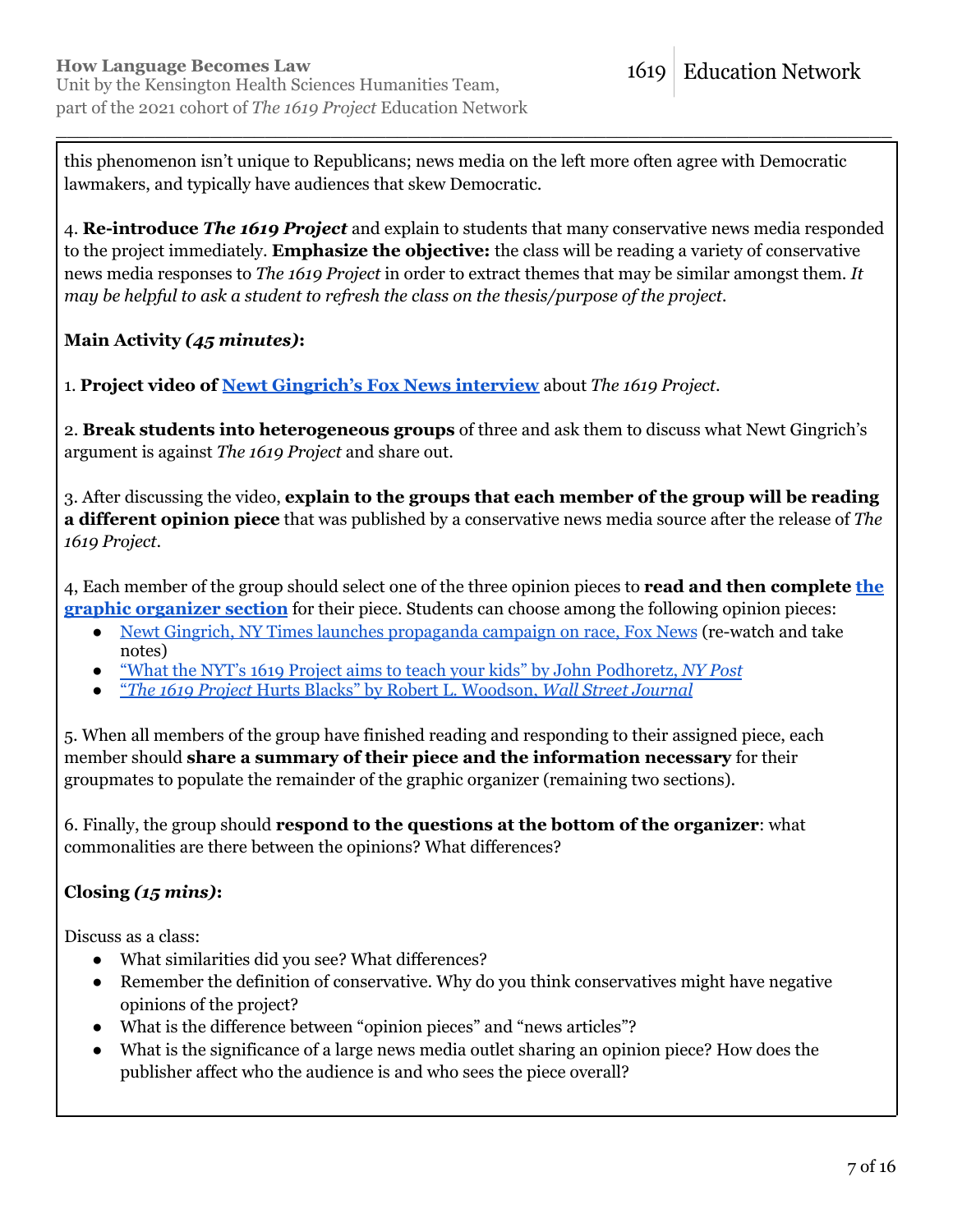# **Exit Ticket** *(5 mins)***:**

Remember who primarily watches/reads conservative media outlets. Based on the audience, what do you think the intended purpose would be of these news opinions?

\_\_\_\_\_\_\_\_\_\_\_\_\_\_\_\_\_\_\_\_\_\_\_\_\_\_\_\_\_\_\_\_\_\_\_\_\_\_\_\_\_\_\_\_\_\_\_\_\_\_\_\_\_\_\_\_\_\_\_\_\_\_\_\_\_\_\_\_\_\_\_\_\_\_\_\_

**Education Network** 

1619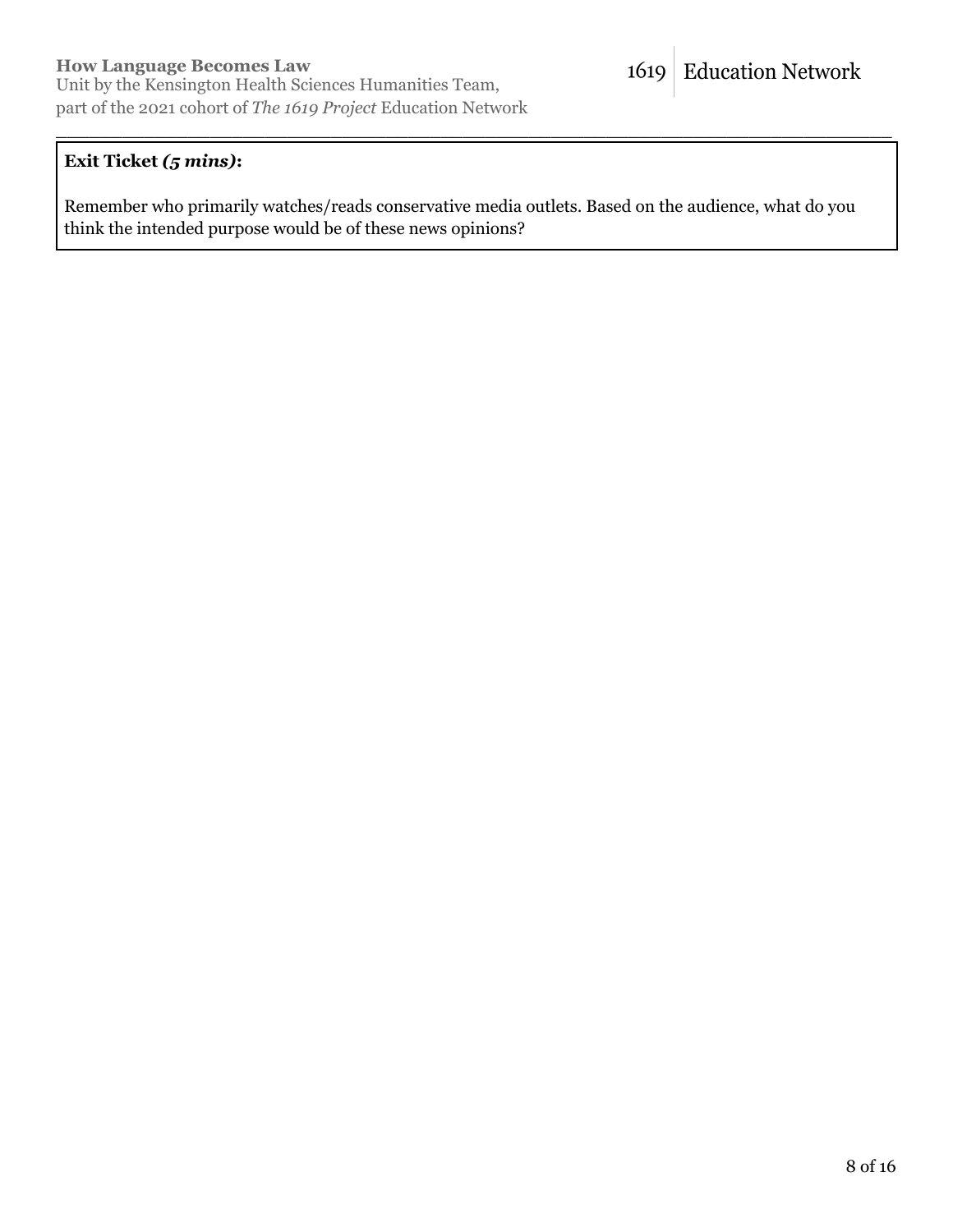Unit by the Kensington Health Sciences Humanities Team, part of the 2021 cohort of *The 1619 Project* Education Network

#### **Education Network** 1619

# \_\_\_\_\_\_\_\_\_\_\_\_\_\_\_\_\_\_\_\_\_\_\_\_\_\_\_\_\_\_\_\_\_\_\_\_\_\_\_\_\_\_\_\_\_\_\_\_\_\_\_\_\_\_\_\_\_\_\_\_\_\_\_\_\_\_\_\_\_\_\_\_\_\_\_\_ *Days 5-6*: Introduction to Rhetoric

### Lesson Objective(s) or Essential Question(s)

#### SWBAT…

- Define *rhetorical device* and understand the purpose and effects or rhetorical devices
- Identify four rhetorical devices in political writing
- Use rhetorical devices effectively in an original piece of writing

### Lesson Materials & Resources

- [Rhetorical](https://1619education.org/sites/default/files/2022-03/Rhetorical%20Devices%20handout.pdf) Devices handout [.pdf]
- [Rhetorical](https://1619education.org/sites/default/files/2022-03/Rhetorical%20Devices%20handout.docx) Devices handout [.docx]
- [Presentation](https://1619education.org/sites/default/files/2022-03/1619%20Rhetorical%20Analysis.pptx) on rhetoric [.pptx]
- What Is [Rhetoric?](https://1619education.org/sites/default/files/2022-03/1619%20Rhetorical%20Devices%20-%20Choice%20Board.pptx) choice board [.pptx]
	- Resources associated with the choice board:
		- Defining Rhetoric [worksheet](https://1619education.org/sites/default/files/2022-03/Defining%20rhetoric.pdf) [.pdf]
		- Defining Rhetoric [worksheet](https://1619education.org/sites/default/files/2022-03/Defining%20rhetoric.docx) [.docx]
		- Speech by Ronald [Reagan](https://1619education.org/sites/default/files/2022-03/Ronald%20Reagan%20Speech_0.pdf) [.pdf]
		- Speech by Ronald [Reagan](https://1619education.org/sites/default/files/2022-03/Ronald%20Reagan%20Speech_0.docx) [.docx]
		- Speech by Barack [Obama](https://1619education.org/sites/default/files/2022-03/Barack%20Obama%20Speech.pdf) [.pdf]
		- Speech by Barack [Obama](https://1619education.org/sites/default/files/2022-03/Barack%20Obama%20Speech.docx) [.docx]
		- Speech by Jesse [Jackson](https://1619education.org/sites/default/files/2022-03/Jesse%20Jackson%20Speech.pdf) [.pdf]
		- Speech by Jesse [Jackson](https://1619education.org/sites/default/files/2022-03/Jesse%20Jackson%20Speech.docx) [.docx]
		- Speech and ad by [Donald](https://1619education.org/sites/default/files/2022-03/Donald%20Trump%20Speech%20and%20Ad.pdf) Trump [.pdf]
		- Speech and ad by [Donald](https://1619education.org/sites/default/files/2022-03/Donald%20Trump%20Speech%20and%20Ad.docx) Trump [.docx]
- **Exit ticket quiz on [rhetorical](https://1619education.org/sites/default/files/2022-03/Rhetorical%20Devices%20Exit%20Ticket%20Quiz.pdf) devices [.pdf]**
- **Exit ticket quiz on [rhetorical](https://1619education.org/sites/default/files/2022-03/Rhetorical%20Devices%20Exit%20Ticket%20Quiz.docx) devices [.docx]**

# Lesson Activities

# **Part I / Day 5**

# **Do Now** *(5 mins)***:**

Choose one of the following situations. What would you say?

- *Option 1:* Convince your parent/guardian to let you get a pet.
- *Option 2:* Convince your classmates that your favorite show/book/movie/video game is the best.

# **Hook** *(20 minutes)***:**

Use this [PowerPoint](https://1619education.org/sites/default/files/2022-03/1619%20Rhetorical%20Analysis.pptx) to guide students through definitions of rhetoric and provide the four types of political rhetorical devices that will be used in the remainder of the unit. There are two practice activities included in the slides. The presentation can either be delivered by the teacher or student-paced.

**Main Activity** *(35 minutes)***:**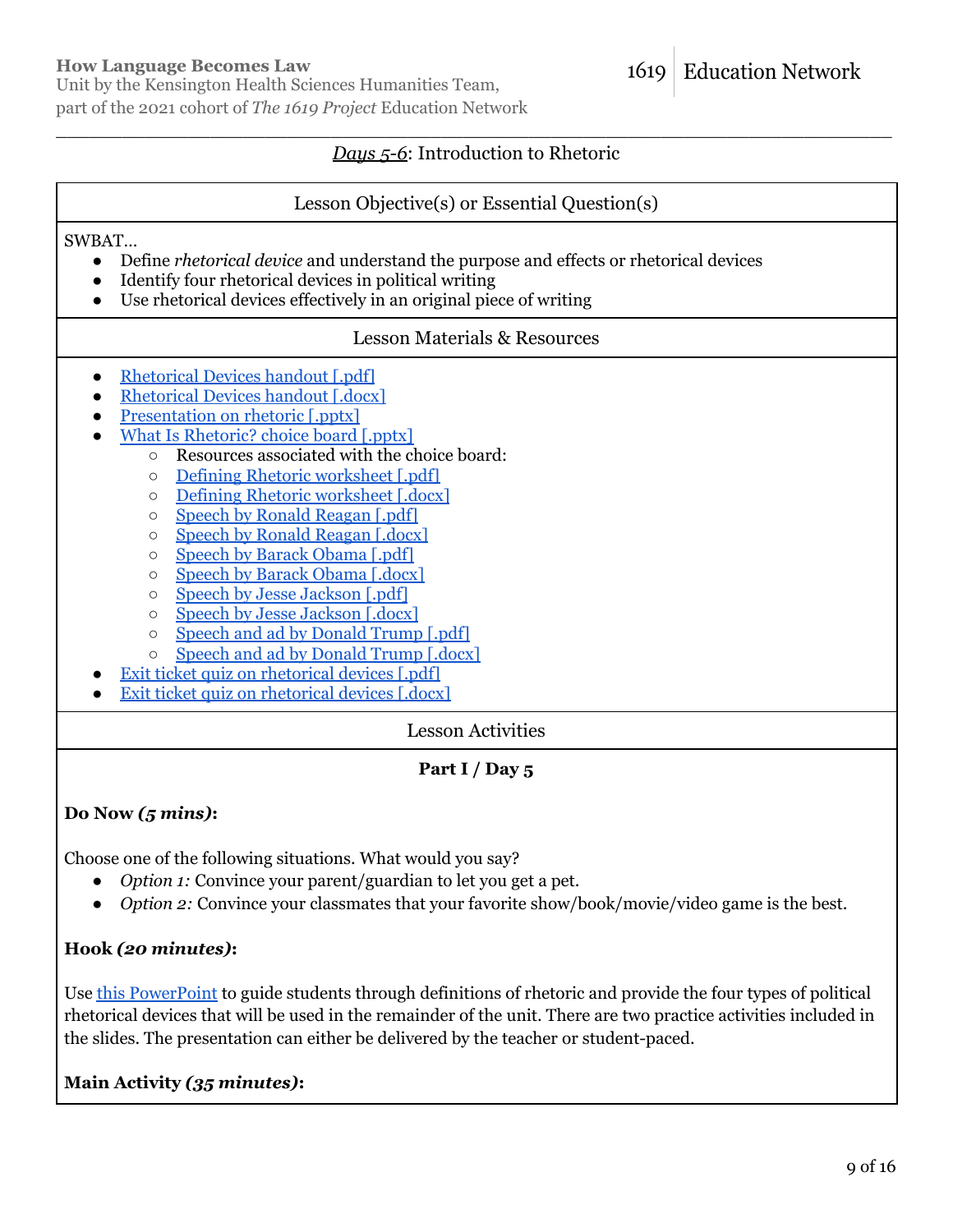Students should choose one activity from each row of this [rhetoric](https://1619education.org/sites/default/files/2022-03/1619%20Rhetorical%20Devices%20-%20Choice%20Board.pptx) choice board. Today students will complete one activity from row one and one activity from row two. (PDFs are linked in the choice board PowerPoint. Word Doc versions are also available in the Lesson Materials & Resources section above.)

\_\_\_\_\_\_\_\_\_\_\_\_\_\_\_\_\_\_\_\_\_\_\_\_\_\_\_\_\_\_\_\_\_\_\_\_\_\_\_\_\_\_\_\_\_\_\_\_\_\_\_\_\_\_\_\_\_\_\_\_\_\_\_\_\_\_\_\_\_\_\_\_\_\_\_\_

# **Closing** *(10 mins)***:**

Use the snowball discussion method for students to share what political devices they saw in the political speeches they analyzed. They should also share thoughts on the following:

● Is the use of rhetorical devices wrong? Why or why not? *\*The goal of the discussion is to reach the enduring understanding that rhetorical devices are not wrong, but can be misleading.\**

# **Exit Ticket** *(5 mins)***:**

Which rhetorical device do you think is most effective? Why?

# **Part II / Day 6**

# **Do Now** *(5 mins)***:**

Review: What is a rhetorical device? What is the purpose of a rhetorical device?

# **Main Activity** *(40 mins)***:**

1. Students should complete row 3 of the *[rhetoric](https://1619education.org/sites/default/files/2022-03/1619%20Rhetorical%20Devices%20-%20Choice%20Board.pptx) choice board*. (Students will use rhetorical devices to write a letter, a review, or a speech.)

2. When they finish writing, direct students to complete a peer review of their choice board activity with a partner using the Ladder of [Feedback](http://www.makinglearningvisibleresources.org/uploads/3/4/1/9/3419723/ladder_of_feedbackguide.pdf) protocol.

# **Closing** *(15 mins)***:**

Whip [Around](https://www.theteachertoolkit.com/index.php/tool/whip-around): Ask each student to share one example of a rhetorical device used in their writing the class.

# **Exit Ticket** *(10 mins)***:**

Students should complete this exit [ticket](https://1619education.org/sites/default/files/2022-03/Rhetorical%20Devices%20Exit%20Ticket%20Quiz.pdf) quiz to assess their understanding of the rhetorical devices they learned about and practiced using in the past two lessons.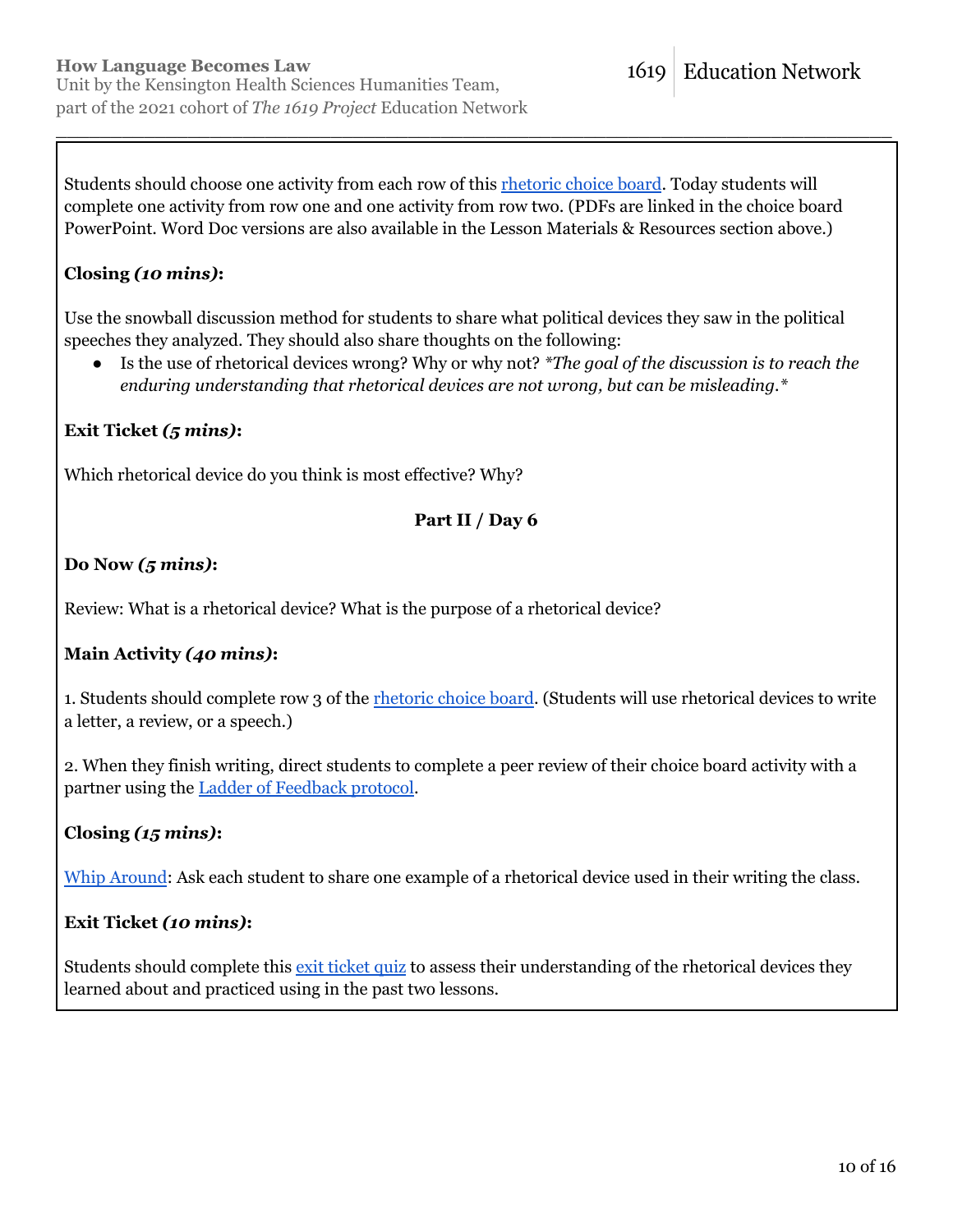# *Day 7*: Tracing Conservative Media Language and Rhetoric to the Creation of the 1776 Commission

\_\_\_\_\_\_\_\_\_\_\_\_\_\_\_\_\_\_\_\_\_\_\_\_\_\_\_\_\_\_\_\_\_\_\_\_\_\_\_\_\_\_\_\_\_\_\_\_\_\_\_\_\_\_\_\_\_\_\_\_\_\_\_\_\_\_\_\_\_\_\_\_\_\_\_\_

### Lesson Objective(s) or Essential Question(s)

SWBAT…

- Identify rhetorical devices commonly used in political media.
- Make connections between political media and the evidence lawmakers use to create policy.

### Lesson Materials & Resources

- 1776 [Commission](https://trumpwhitehouse.archives.gov/wp-content/uploads/2021/01/The-Presidents-Advisory-1776-Commission-Final-Report.pdf) Final Report
- Matching [Rhetorical](https://1619education.org/sites/default/files/2022-03/Matching%20Rhetorical%20Devices%20Organizer.pdf) Devices graphic organizer [.pdf]
- Matching [Rhetorical](https://1619education.org/sites/default/files/2022-03/Matching%20Rhetorical%20Devices%20Organizer.docx) Devices graphic organizer [.docx]

### Lesson Activities

### **Do Now** *(5 mins)***:**

1. Ask students to respond to the question: why is the year 1776 important in U.S.History? Provide 2-3 minutes for students to respond.

2. Discuss with students the signing of the Declaration of Independence. Emphasize that this is the year most historians and Americans claim as the founding year of the United States.

# **Hook** *(10 mins)*:

1. Introduce the 1776 Commission through PowerPoint or lecture. Ensure that students know it was a Trump Administration Initiative that was established one year after the release of *The 1619 Project*.

2. Project the video: "What Trump is saying about 1619 Project, [teaching](https://www.youtube.com/watch?v=gld1DYPYDGU) U.S. history" from *PBS NewsHour* (0:00 - 0:55). Use the following guiding questions for discussion after listening:

- What do you think Trump means by "patriotic education?" What would a patriotic education look like?
- Do you believe public education should teach students to be proud of their country, no matter what?
- Why would Trump say that *The 1619 Project* could "destroy our country"?
- What political rhetorical devices did Trump use in this clip?

### **Main Activity** *(40 mins)***:**

1. Hand out the 1776 [Commission](https://trumpwhitehouse.archives.gov/wp-content/uploads/2021/01/The-Presidents-Advisory-1776-Commission-Final-Report.pdf) Final Report Introduction (pages 1-2) and **complete a teacher read aloud.**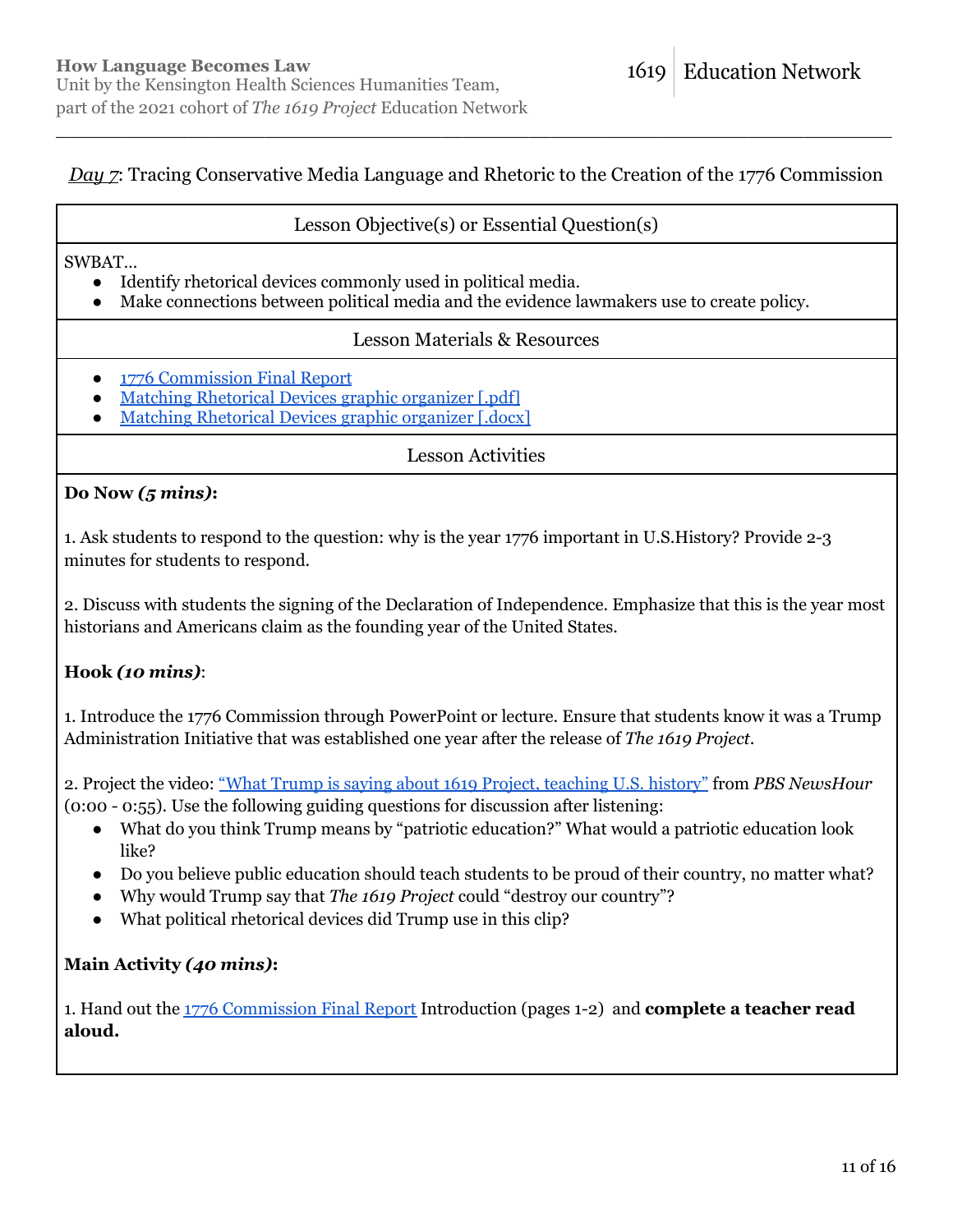2. In pairs, students should **read the report again** and **identify 3-5 political rhetorical devices**. Provide 15 minutes for students to read and annotate the document. Then, ask students to **share out**.

3. After the class has identified and discussed the rhetorical devices used to describe and make important the work of the 1776 Commission, students should **refer back to the answers from the [formative](https://1619education.org/sites/default/files/2022-03/Conservative%20Media%20Response%20Graphic%20Organizer.pdf) [assessment](https://1619education.org/sites/default/files/2022-03/Conservative%20Media%20Response%20Graphic%20Organizer.pdf)** where they identified the rhetorical devices in the conservative news opinions.

\_\_\_\_\_\_\_\_\_\_\_\_\_\_\_\_\_\_\_\_\_\_\_\_\_\_\_\_\_\_\_\_\_\_\_\_\_\_\_\_\_\_\_\_\_\_\_\_\_\_\_\_\_\_\_\_\_\_\_\_\_\_\_\_\_\_\_\_\_\_\_\_\_\_\_\_

4. Students then complete the Matching [Rhetorical](https://1619education.org/sites/default/files/2022-03/Matching%20Rhetorical%20Devices%20Organizer.pdf) Devices graphic organizer. Provide 15 minutes for students to complete the graphic organizer.

# **Closing** *(15 mins)***:**

Class discussion guided by the questions:

- What similarities did you see between the arguments made in the 1776 Commission Report and those made in the conservative news opinions?
- How do you think one impacted the other?

# **Exit Ticket** *(5 mins)***:**

Where should lawmakers get their news? Do you believe they should use news sources to inform their policy decisions? How could this be helpful? How could it be dangerous?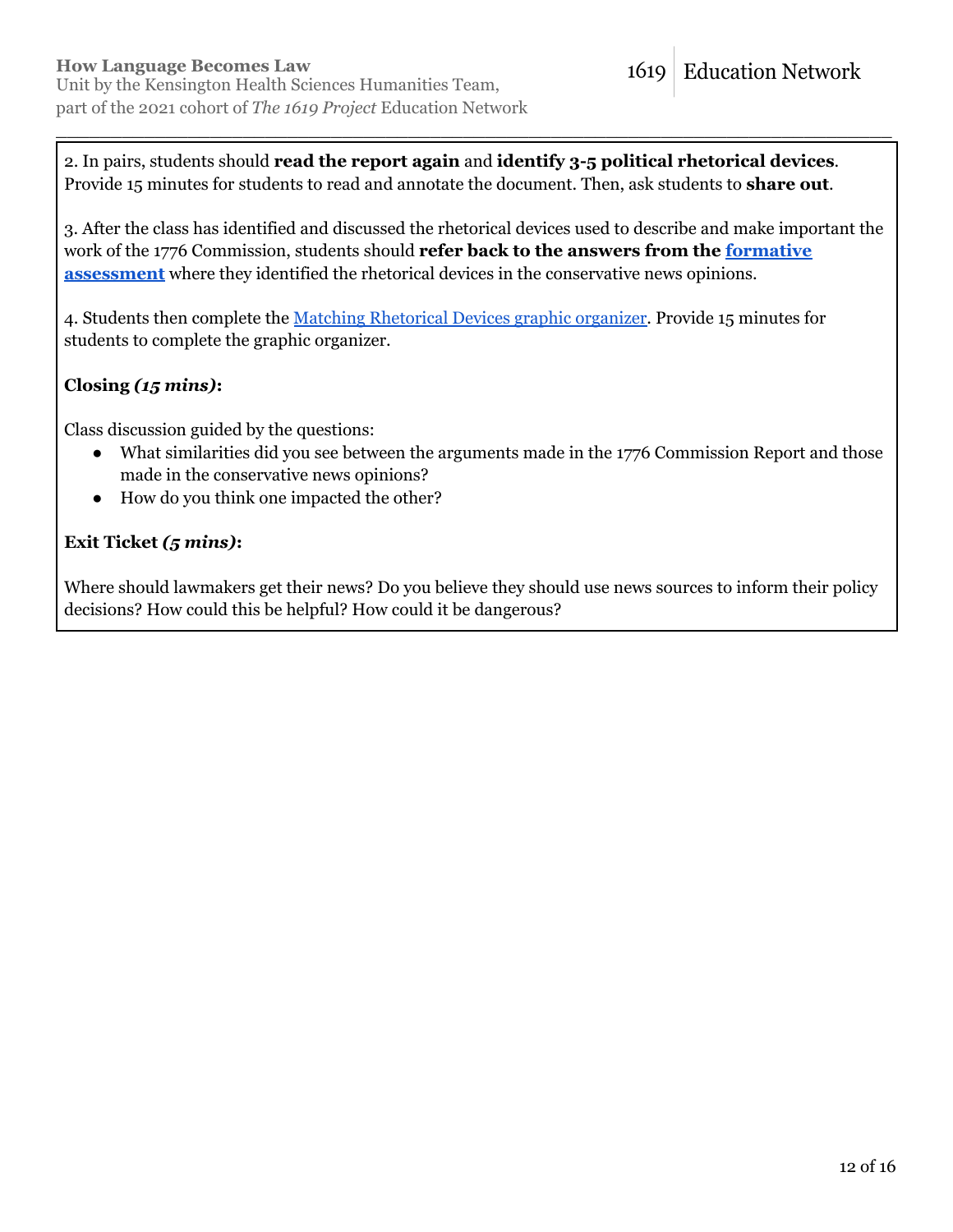# *Day 8*: Analyzing Anti-CRT Bills

\_\_\_\_\_\_\_\_\_\_\_\_\_\_\_\_\_\_\_\_\_\_\_\_\_\_\_\_\_\_\_\_\_\_\_\_\_\_\_\_\_\_\_\_\_\_\_\_\_\_\_\_\_\_\_\_\_\_\_\_\_\_\_\_\_\_\_\_\_\_\_\_\_\_\_\_

# Lesson Objective(s) or Essential Question(s)

SWBAT…

- Read and discuss anti-CRT legislation and rhetoric to analyze its causes and its impacts
- Make connections between anti-CRT legislation and the political rhetoric that catalyzed its creation

### Lesson Materials & Resources

- "What Is Critical Race Theory, and Why Is It Under Attack?" by Stephen Sawchuk, *[Education](https://www.edweek.org/leadership/what-is-critical-race-theory-and-why-is-it-under-attack/2021/05) Week*
- *●* Florida Department of Education Rule [6A-1.094124](https://www.law.cornell.edu/regulations/florida/Fla-Admin-Code-r-6A-1-094124#:~:text=(a)%20School%20districts%20must%20annually,the%20impacts%20of%20substance%20abuse.)

Lesson Activities

### **Do Now** *(5 mins)***:**

1. Ask students to read the "What is Critical Race Theory anyway?" section of this *[Education](https://www.edweek.org/leadership/what-is-critical-race-theory-and-why-is-it-under-attack/2021/05) Week* article.

2. Students then respond to the question, do you believe *The 1619 Project* falls under the umbrella of critical race theory? Why or why not?

# **Hook** *(10 mins)***:**

1. **Explain to students** through lecture or PowerPoint that in recent months, conservative news media have started conflating the 1619 Project along with any diversity and inclusion efforts into one critical race theory (CRT) category. Use examples like this [news](https://www.cotton.senate.gov/news/videos/watch/july-20-2020-senator-cotton-joins-fox-news-to-talk-about-critical-race-theory-in-schools) clip to demonstrate.

2. **Project video** of Gov. Ron DeSantis speech at FL [Department](https://www.youtube.com/watch?v=xUt2I75wQEk) of Education Meeting (0:00 - 1:47). Use the following questions to **guide discussion**:

- What does Gov. DeSantis claim that critical race theory teaches kids?
- What rhetorical device is he using?

3. **Project map of [states](https://www.nbcnews.com/news/nbcblk/map-see-which-states-have-passed-critical-race-theory-bills-n1271215)** that have passed anti-CRT bills. **Explain** to students that as of June 2021, five states had passed laws that ban the teaching of critical race theory, and 17 states had introduced laws in their state legislatures to ban CRT. Find your state. Has anything been introduced or passed where you live? *Note: Educators may want to search out a map updated close to the time of their teaching.*

**Main Activity** *(45 mins)***:**

1. **Teacher read aloud** of the Florida Department of Education Rule [6A-1.094124.](https://www.law.cornell.edu/regulations/florida/Fla-Admin-Code-r-6A-1-094124#:~:text=(a)%20School%20districts%20must%20annually,the%20impacts%20of%20substance%20abuse.)

2. **Guide discussion** with the following questions: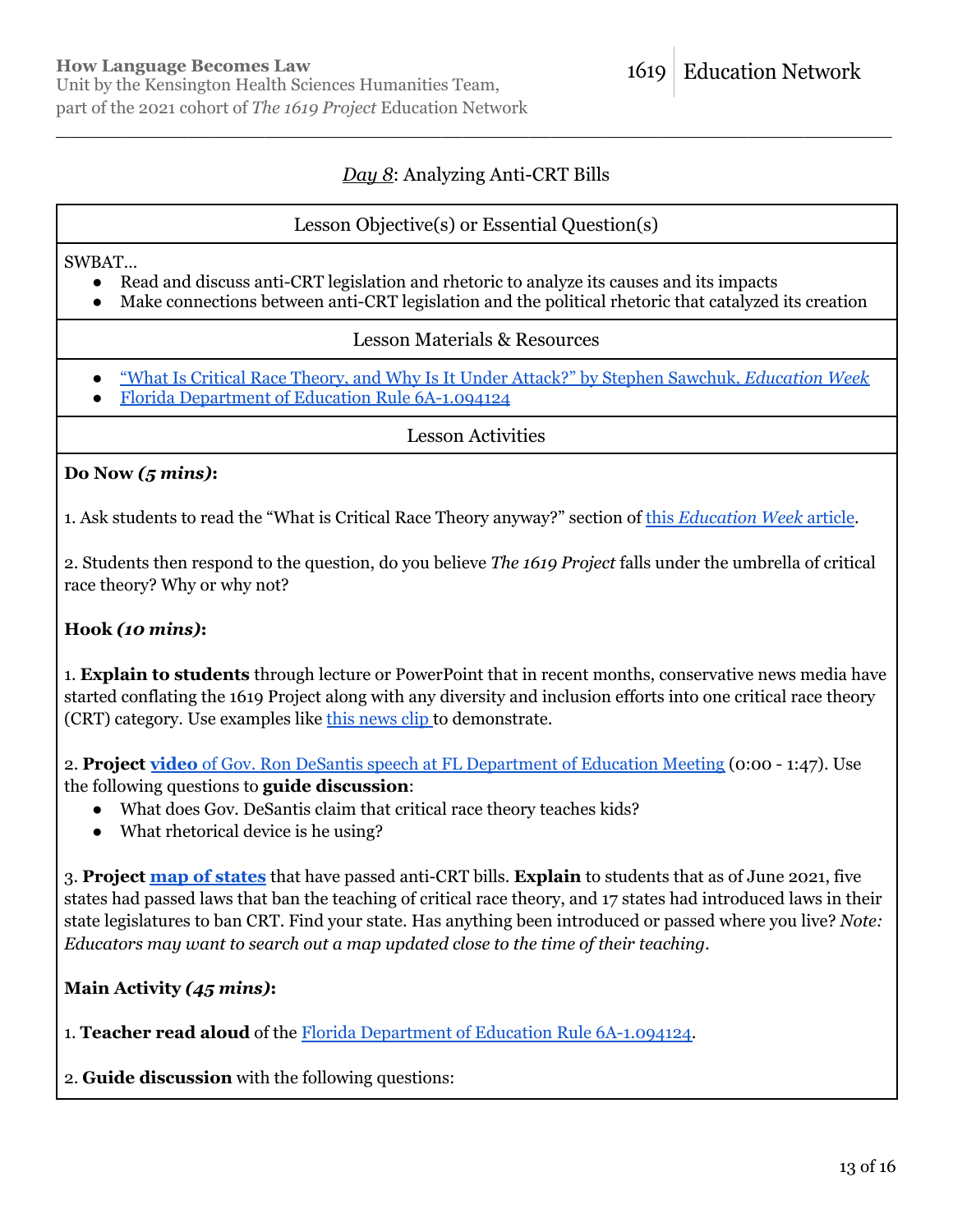part of the 2021 cohort of *The 1619 Project* Education Network

- What does the FLDOE Rule seek to ban?
- What reasons does the Rule provide (indirectly) for banning these topics?
- How could this rule be harmful to teachers and students?
- What specific similarities does the FLDOE rule share with the 1776 Commission and the conservative news opinions you have explored in this unit so far?

\_\_\_\_\_\_\_\_\_\_\_\_\_\_\_\_\_\_\_\_\_\_\_\_\_\_\_\_\_\_\_\_\_\_\_\_\_\_\_\_\_\_\_\_\_\_\_\_\_\_\_\_\_\_\_\_\_\_\_\_\_\_\_\_\_\_\_\_\_\_\_\_\_\_\_\_

3. **Group Chart Paper Silent Conversation:** *Before class, place 6 pieces of chart paper around the room with the questions below.* Students should be counted off into 6 groups to travel to each chart paper, discuss the question, and write a response. As new groups come to the chart paper, they can respond to groups before them or respond to the original question.

- How do you believe the initial media reaction to *The 1619 Project* impacted the policies that came next? (1776 Commission, anti-CRT laws)
- How does this series of events affect how you think about the power of the media?
- Why do you think it is important to some conservatives that *The 1619 Project* and other similar works are not taught?
- Do you think teaching/education is political? Can it ever *not be* political? Think about what teachers teach vs. choose to leave out.
- Read this [tweet](https://twitter.com/realchrisrufo/status/1371541044592996352?lang=en) from conservative writer and thinker Christopher Rufo. What is he admitting to in the second tweet? What could be the political purpose behind lumping all racial and diversity conversations into one CRT category?
- What were the primary rhetorical devices you have seen demonstrated in these conservative texts? Do you think they were effective?

# **Exit Ticket:**

What do you think should be done about the ban on teaching race, power, and privilege?

# **Extension Activity:**

If your home state has passed or introduced any anti-CRT laws, ask students to research them and evaluate how they would change social studies/civics education for future students.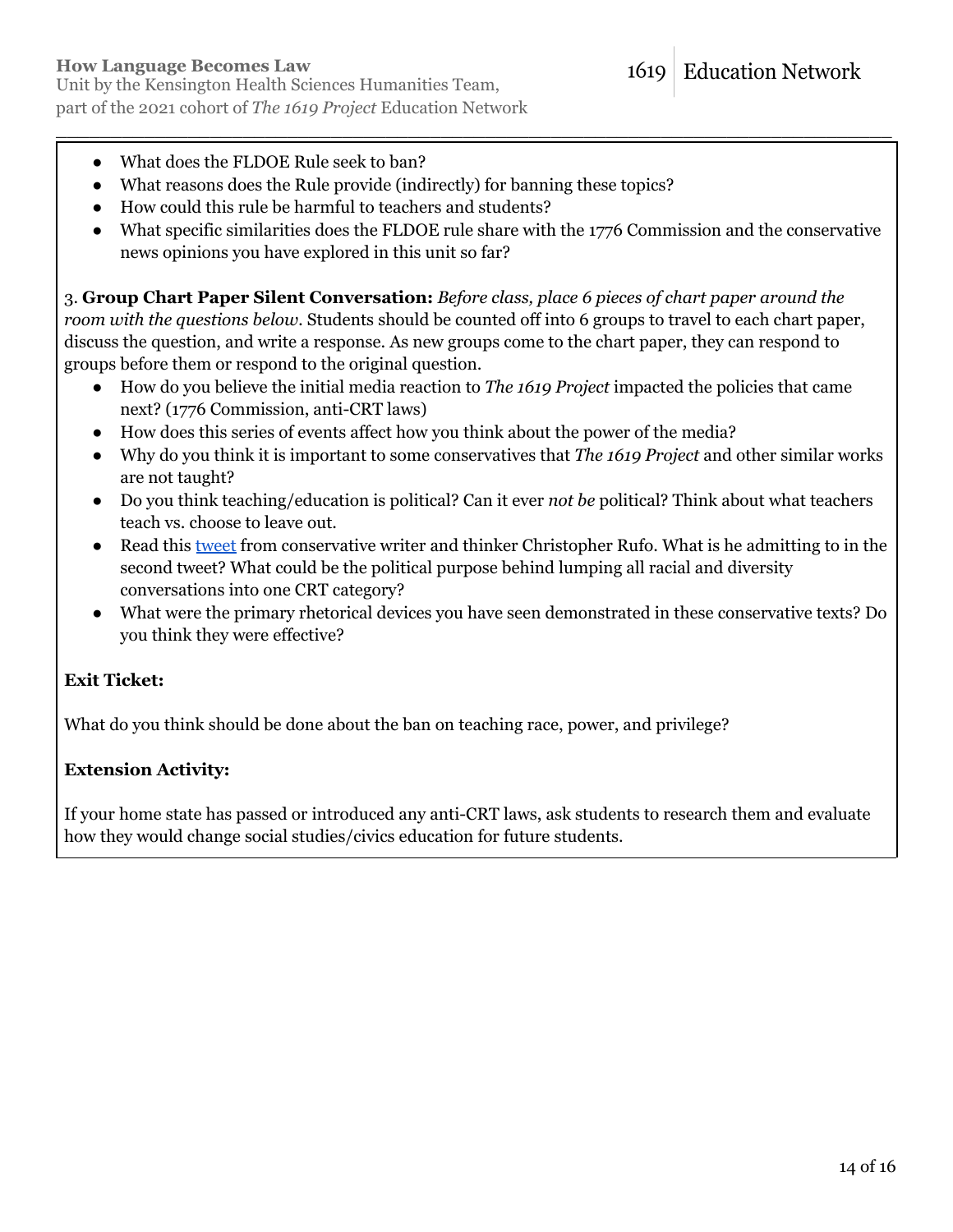# *Days 9-10*: Resisting Misinformation / Summative Assessment

\_\_\_\_\_\_\_\_\_\_\_\_\_\_\_\_\_\_\_\_\_\_\_\_\_\_\_\_\_\_\_\_\_\_\_\_\_\_\_\_\_\_\_\_\_\_\_\_\_\_\_\_\_\_\_\_\_\_\_\_\_\_\_\_\_\_\_\_\_\_\_\_\_\_\_\_

### Lesson Objective(s) or Essential Question(s)

#### SWBAT…

● Create advocacy material (a letter to a state representative or social media campaign) evaluating anti-CRT legislation in their state.

### Lesson Materials & Resources

- Final [assignment](https://1619education.org/sites/default/files/2022-03/Advocating%20for%20an%20Honest%20Education%20Project.pdf) and rubric [.pdf]
- Final [assignment](https://1619education.org/sites/default/files/2022-03/Advocating%20for%20an%20Honest%20Education%20Project.docx) and rubric [.docx]

Lesson Activities

#### **Do Now:**

Ask students if they prefer writing or creating visuals for projects. Provide 3-5 minutes for students to respond and then take an informal poll of the class.

### **Main Activity:**

Explain to students that they will be given two class periods to complete the summative assessment for the unit. Review the final [assignment](https://1619education.org/sites/default/files/2022-03/Advocating%20for%20an%20Honest%20Education%20Project.pdf) and associated rubric with students.

It may be helpful to find an exemplar to show students, such as these [letters,](https://pulitzercenter.org/blog/winners-and-finalists-local-letters-global-change-2021) this [campaign,](https://www.facebook.com/MaxwellDentalCalgary/photos/t.100044324835098/933011176740139/?type=3) or the examples *embedded in the Student Work section below.*

Provide students time to work independently. It is anticipated that this assignment could take 2-3 class periods.

### **Closing**:

Once students have completed the assignment, a gallery walk can be made by printing out Instagram slides and short quotes from student written letters.

# Examples of Student Work

Students in the unit author's class during the 2021-22 school year created the following projects, which may serve as examples for other students completing similar projects.

### **Instagram campaign / slides:**

- Student [example](https://1619education.org/sites/default/files/2022-03/KHSA%20Student%20Work%201.pdf) 1
- Student [example](https://1619education.org/sites/default/files/2022-03/KHSA%20Student%20Work%203.pdf) 2